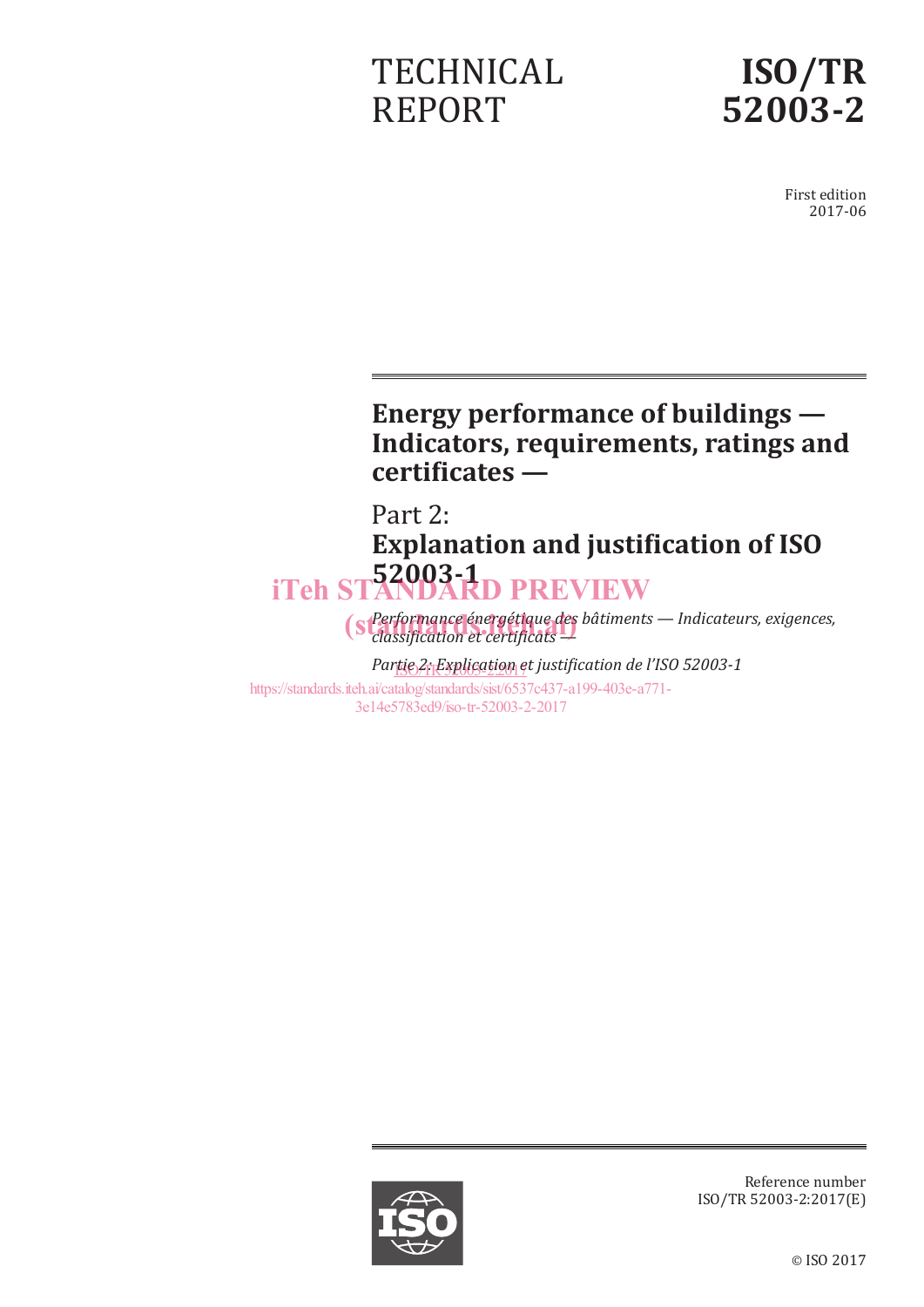# iTeh STANDARD PREVIEW (standards.iteh.ai)

ISO/TR52003-2:2017 https://standards.iteh.ai/catalog/standards/sist/6537c437-a199-403e-a771- 3e14e5783ed9/iso-tr-52003-2-2017



#### © ISO 2017, Published in Switzerland

All rights reserved. Unless otherwise specified, no part of this publication may be reproduced or utilized otherwise in any form or by any means, electronic or mechanical, including photocopying, or posting on the internet or an intranet, without prior written permission. Permission can be requested from either ISO at the address below or ISO's member body in the country of the requester.

ISO copyright office Ch. de Blandonnet 8 • CP 401 CH-1214 Vernier, Geneva, Switzerland Tel. +41 22 749 01 11 Fax +41 22 749 09 47 copyright@iso.org www.iso.org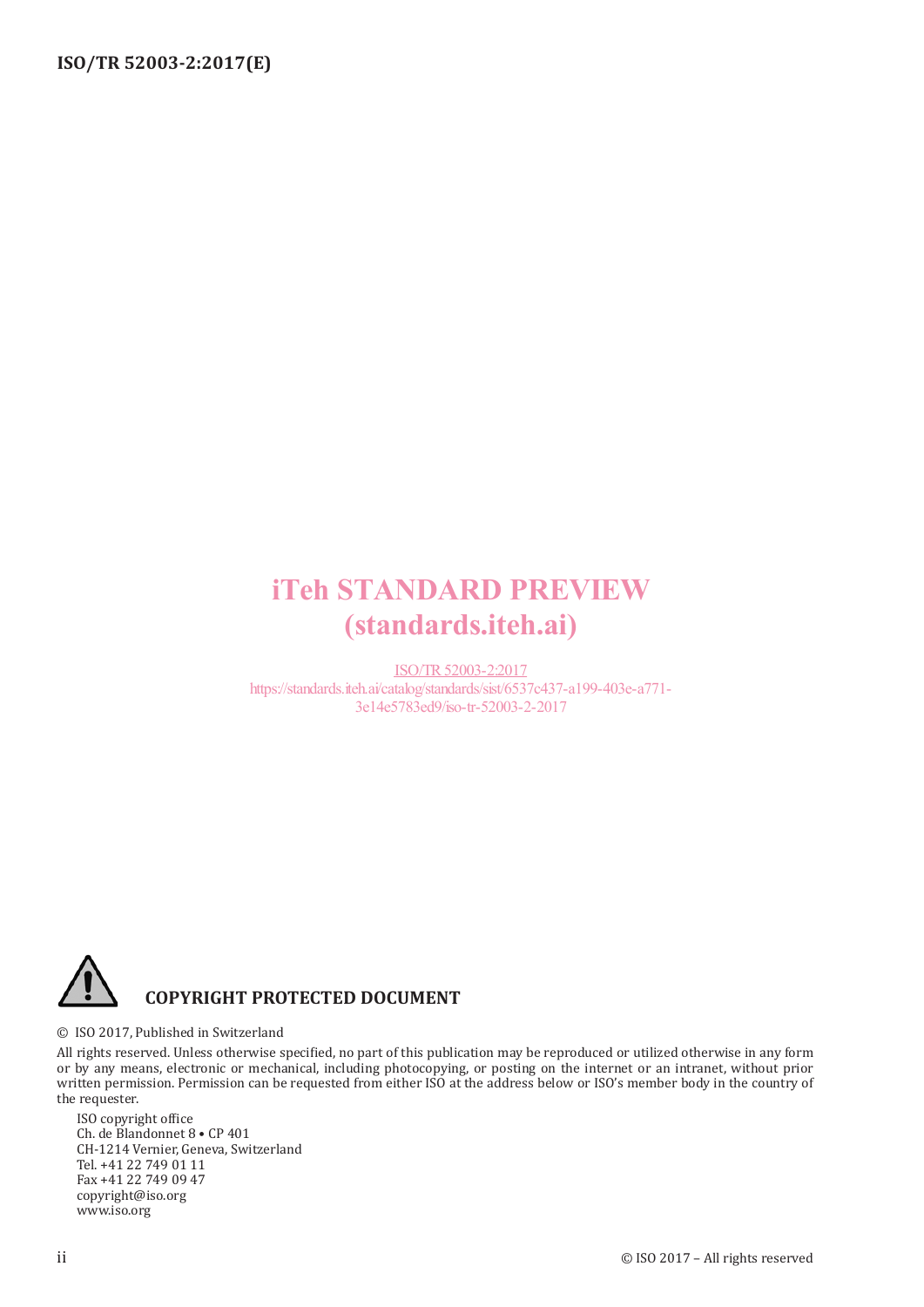# **Contents**

| 1         |                                                                                                                                                                                                                                       |                                                                                         |  |  |  |  |  |
|-----------|---------------------------------------------------------------------------------------------------------------------------------------------------------------------------------------------------------------------------------------|-----------------------------------------------------------------------------------------|--|--|--|--|--|
| 2         |                                                                                                                                                                                                                                       |                                                                                         |  |  |  |  |  |
| 3         |                                                                                                                                                                                                                                       |                                                                                         |  |  |  |  |  |
| 4         | Symbols and abbreviations <b>Example 2018</b> 1                                                                                                                                                                                       |                                                                                         |  |  |  |  |  |
|           | Symbols 2008 and 2008 and 2008 and 2008 and 2008 and 2008 and 2008 and 2008 and 2008 and 2008 and 2008 and 2008 and 2008 and 2008 and 2008 and 2008 and 2008 and 2008 and 2008 and 2008 and 2008 and 2008 and 2008 and 2008 an<br>4.1 |                                                                                         |  |  |  |  |  |
|           | 4.2                                                                                                                                                                                                                                   |                                                                                         |  |  |  |  |  |
| 5         | Description of the document <b>Exercise 2</b>                                                                                                                                                                                         |                                                                                         |  |  |  |  |  |
|           | 5.1<br>5.2                                                                                                                                                                                                                            |                                                                                         |  |  |  |  |  |
|           | 5.3                                                                                                                                                                                                                                   |                                                                                         |  |  |  |  |  |
| 6         |                                                                                                                                                                                                                                       | Relation between EPB features, indicators, requirements, ratings and certificates 4     |  |  |  |  |  |
| 7         | Energy performance features and their indicators <b>Energy performance</b> features and their indicators <b>Energy</b>                                                                                                                |                                                                                         |  |  |  |  |  |
|           | 7.1                                                                                                                                                                                                                                   |                                                                                         |  |  |  |  |  |
|           | 7.2                                                                                                                                                                                                                                   |                                                                                         |  |  |  |  |  |
|           | 7.3                                                                                                                                                                                                                                   |                                                                                         |  |  |  |  |  |
|           |                                                                                                                                                                                                                                       | 7.3.1 Overall energy performances PREVIEW 37.3.2 Partial energy performances PREVIEW 39 |  |  |  |  |  |
|           | 7.4                                                                                                                                                                                                                                   |                                                                                         |  |  |  |  |  |
| 8         | Tailoring for requirements and for ratings <b>Energy and Equipments</b> 10                                                                                                                                                            |                                                                                         |  |  |  |  |  |
|           | 8.1                                                                                                                                                                                                                                   |                                                                                         |  |  |  |  |  |
|           | 8.2                                                                                                                                                                                                                                   |                                                                                         |  |  |  |  |  |
| 9         | Energy performance requirements <sup>9/iso-tr-52003-2-2017</sup>                                                                                                                                                                      |                                                                                         |  |  |  |  |  |
|           | 9.1<br>9.2<br>9.3                                                                                                                                                                                                                     |                                                                                         |  |  |  |  |  |
|           |                                                                                                                                                                                                                                       | 9.2.1                                                                                   |  |  |  |  |  |
|           |                                                                                                                                                                                                                                       | 9.2.2                                                                                   |  |  |  |  |  |
|           |                                                                                                                                                                                                                                       | 9.2.3                                                                                   |  |  |  |  |  |
|           |                                                                                                                                                                                                                                       | 9.3.1                                                                                   |  |  |  |  |  |
|           |                                                                                                                                                                                                                                       | 9.3.2                                                                                   |  |  |  |  |  |
|           | 9.4                                                                                                                                                                                                                                   |                                                                                         |  |  |  |  |  |
|           | 9.5                                                                                                                                                                                                                                   |                                                                                         |  |  |  |  |  |
| <b>10</b> | EPB rating 18                                                                                                                                                                                                                         |                                                                                         |  |  |  |  |  |
|           | 10.1                                                                                                                                                                                                                                  |                                                                                         |  |  |  |  |  |
|           | 10.2                                                                                                                                                                                                                                  |                                                                                         |  |  |  |  |  |
|           |                                                                                                                                                                                                                                       | 10.2.2                                                                                  |  |  |  |  |  |
|           |                                                                                                                                                                                                                                       | 10.2.3 Proposal for the shape of the scale <b>Manual Community</b> 20                   |  |  |  |  |  |
|           |                                                                                                                                                                                                                                       | 10.2.4                                                                                  |  |  |  |  |  |
|           | 10.3                                                                                                                                                                                                                                  |                                                                                         |  |  |  |  |  |
| <b>11</b> |                                                                                                                                                                                                                                       |                                                                                         |  |  |  |  |  |
|           | General 21 21<br>11.1<br>11.2                                                                                                                                                                                                         |                                                                                         |  |  |  |  |  |
|           | 11.3                                                                                                                                                                                                                                  |                                                                                         |  |  |  |  |  |
|           |                                                                                                                                                                                                                                       | 11.3.1                                                                                  |  |  |  |  |  |
|           |                                                                                                                                                                                                                                       | 11.3.2                                                                                  |  |  |  |  |  |
|           | 11.4                                                                                                                                                                                                                                  | Recommendations 22                                                                      |  |  |  |  |  |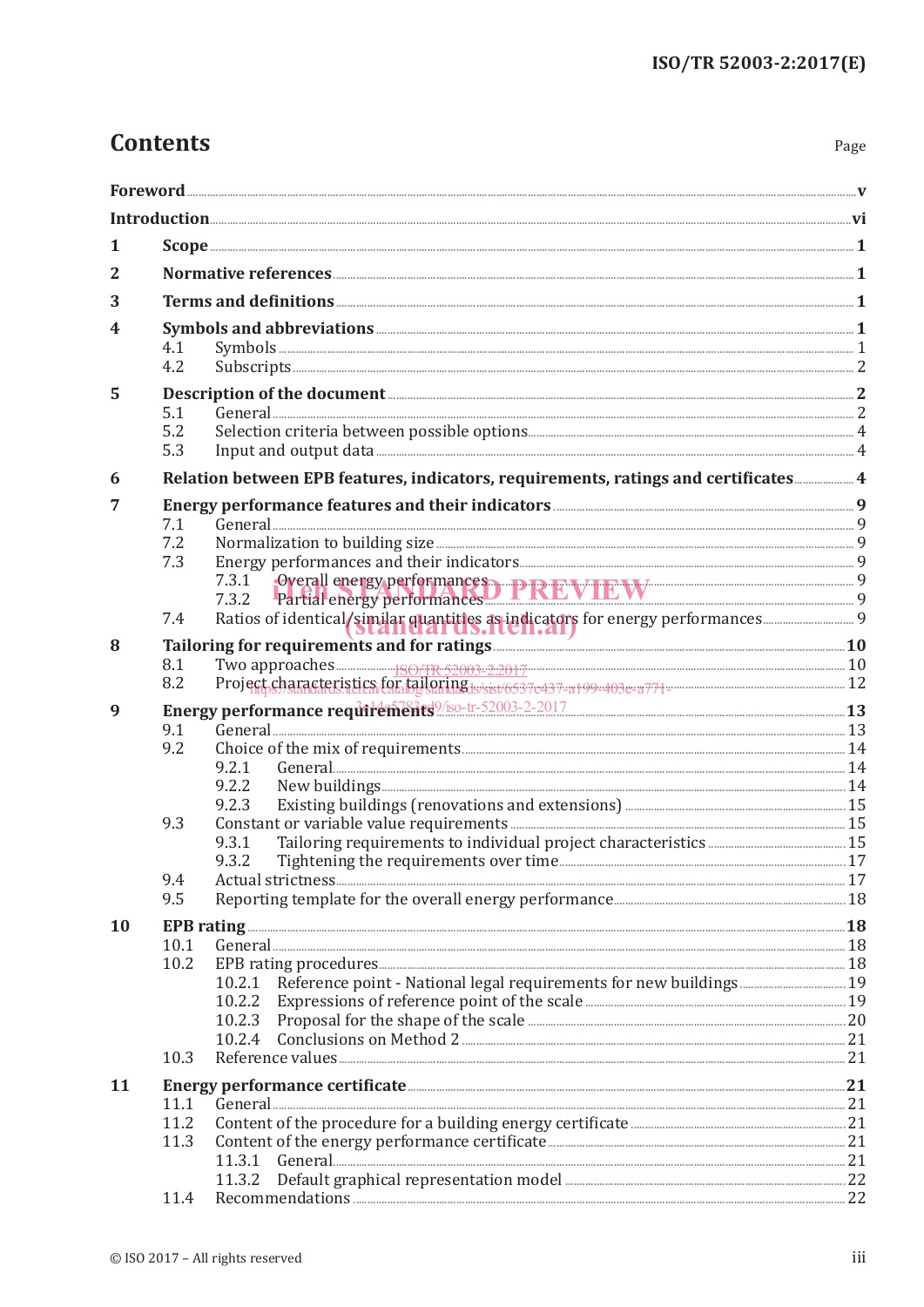| 12        | Quality control <b>control</b> and the control of the control of the control of the control of the control of the control of the control of the control of the control of the control of the control of the control of the control |     |
|-----------|------------------------------------------------------------------------------------------------------------------------------------------------------------------------------------------------------------------------------------|-----|
| <b>13</b> |                                                                                                                                                                                                                                    |     |
|           |                                                                                                                                                                                                                                    |     |
|           |                                                                                                                                                                                                                                    |     |
|           | Annex C (informative) Illustration of the variable value of the overall primary energy use                                                                                                                                         | .27 |
|           |                                                                                                                                                                                                                                    |     |
|           |                                                                                                                                                                                                                                    | .31 |
|           |                                                                                                                                                                                                                                    | 34  |

# iTeh STANDARD PREVIEW (standards.iteh.ai)

ISO/TR52003-2:2017 https://standards.iteh.ai/catalog/standards/sist/6537c437-a199-403e-a771- 3e14e5783ed9/iso-tr-52003-2-2017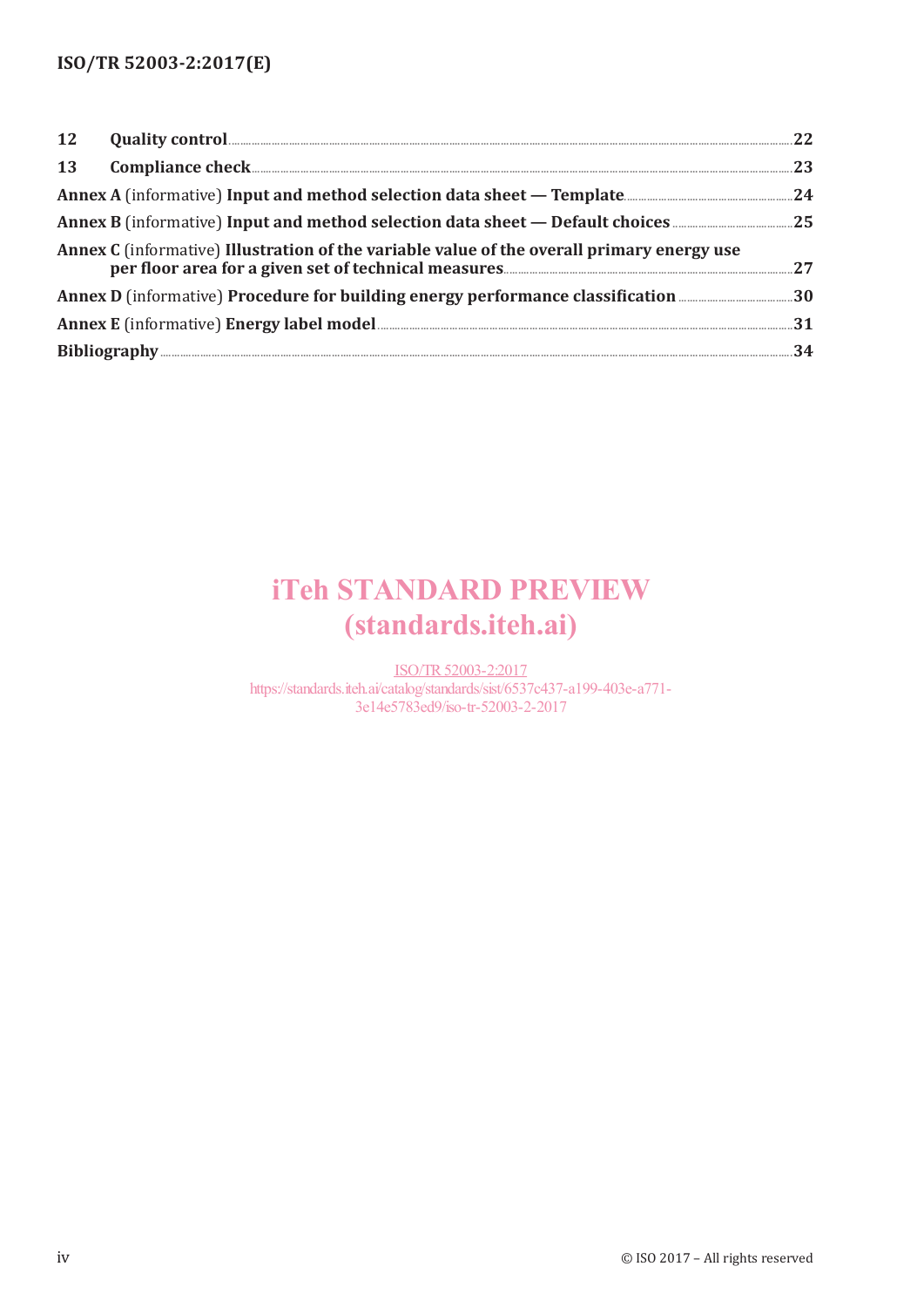# **Foreword**

ISO (the International Organization for Standardization) is a worldwide federation of national standards bodies (ISO member bodies). The work of preparing International Standards is normally carried out through ISO technical committees. Each member body interested in a subject for which a technical committee has been established has the right to be represented on that committee. International organizations, governmental and non-governmental, in liaison with ISO, also take part in the work. ISO collaborates closely with the International Electrotechnical Commission (IEC) on all matters of electrotechnical standardization.

The procedures used to develop this document and those intended for its further maintenance are described in the ISO/IEC Directives, Part 1. In particular the different approval criteria needed for the different types of ISO documents should be noted. This document was drafted in accordance with the editorial rules of the ISO/IEC Directives, Part 2 (see www.iso.org/directives).

Attention is drawn to the possibility that some of the elements of this document may be the subject of patent rights. ISO shall not be held responsible for identifying any or all such patent rights. Details of any patent rights identified during the development of the document will be in the Introduction and/or on the ISO list of patent declarations received (see www.iso.org/patents).

Any trade name used in this document is information given for the convenience of users and does not constitute an endorsement.

For an explanation on the voluntary nature of standards, the meaning of ISO specific terms and expressions related to conformity assessment, as well as information about ISO's adherence to World<br>Trade Organization (WTO) principles in the Technical Barriers to Trade (TBT) see the following URL: Trade Organization (WTO) principles in the Technical Barriers to Trade (TBT) see the following URL: www.iso.org/iso/foreword.html(standards.iteh.ai)

This document was prepared by Technical Committee ISO/TC 163, *Thermal performance and energy use in the built* environment, in collaboration with ISO/TC 205, *Building environment design*, and with the nt one same committee for Standardization (CEN) Technical Committee CEN/TC 89, *Thermal performance* **European Committee for Standardization** of buildings and building components, in accordance with the Agreement on technical cooperation between ISO and CEN (Vienna Agreement).

A list of all parts in the ISO 52003 series can be found on the ISO website.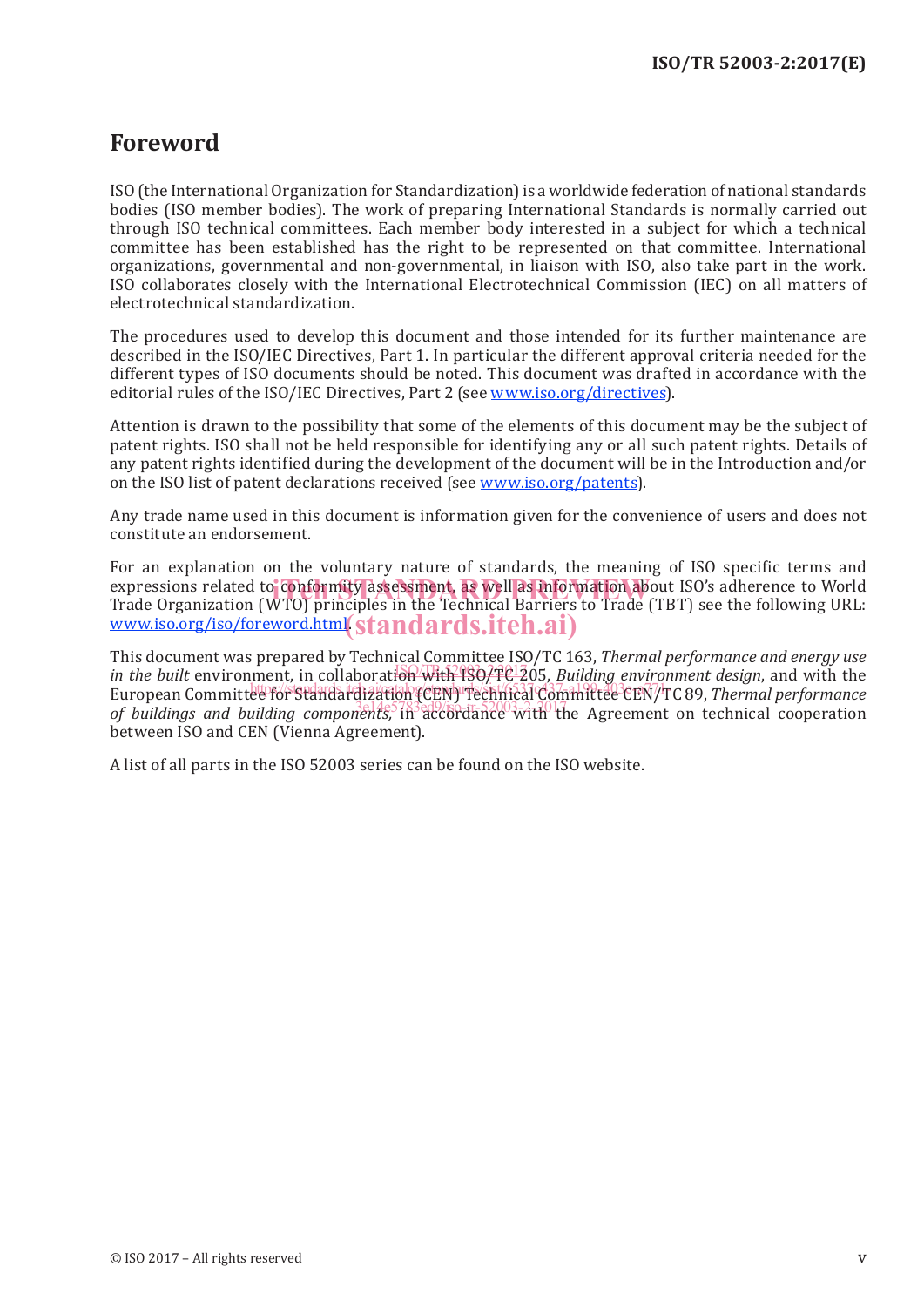# **Introduction**

### **Relation between this document and the accompanying International Standard**

For proper understanding of the present document, it is necessary to read it in close conjunction, clause by clause, with ISO 52003-1. First, the corresponding clause in Part 1 needs to be read; then the complementary information in the same clause in this report can be read. Essential information provided in Part 1 is not repeated in this part. References to a clause refer to the combined content of that clause in both parts 1 and 2. Brief articles on the subject can be found in [14] and [15].

### **The set of EPB standards, technical reports and supporting tools**

In order to facilitate the necessary overall consistency and coherence, in terminology, approach, input/output relations and formats, for the whole set of EPB-standards, the following documents and tools are available:

- a) a document with basic principles to be followed in drafting EPB-standards: CEN/TS 16628:2014, Energy Performance of Buildings - Basic Principles for the set of EPB standards $[6]$ ;
- b) a document with detailed technical rules to be followed in drafting EPB-standards: CEN/TS 16629:2014, Energy Performance of Buildings - Detailed Technical Rules for the set of EPBstandards[7];

The detailed technical rules are the basis for the following tools:

- 1) a common template for each EPB standard, including specific drafting instructions for the relevant clauses; (standards.iteh.ai)
- 2) a common template for each technical report that accompanies an EPB standard or a cluster of EPB standards, including specific drafting inst<u>ructions for the re</u>levant clauses;
- 3) a common template for the spreadsheet that accompanies each EPB (calculation) standard, to demonstrate the correctness of the EPB calculation procedures.

Each EPB standard follows the basic principles and the detailed technical rules and relates to the overarching EPB standard, ISO 52000-1[10].

One of the main purposes of the revision of the EPB standards has been to enable that laws and regulations directly refer to the EPB standards and make compliance with them compulsory. This requires that the set of EPB standards consists of a systematic, clear, comprehensive and unambiguous set of energy performance procedures. The number of options provided is kept as low as possible, taking into account national and regional differences in climate, culture and building tradition, policy and legal frameworks (subsidiarity principle). For each option, an informative default option is provided (Annex B).

#### **Rationale behind the EPB Technical Reports**

There is a risk that the purpose and limitations of the EPB standards will be misunderstood, unless the background and context to their contents – and the thinking behind them – is explained in some detail to readers of the standards. Consequently, various types of informative contents are recorded and made available for users to properly understand, apply and nationally or regionally implement the EPB standards.

If this explanation would have been attempted in the standards themselves, the result is likely to be confusing and cumbersome, especially if the standards are implemented or referenced in national or regional building codes.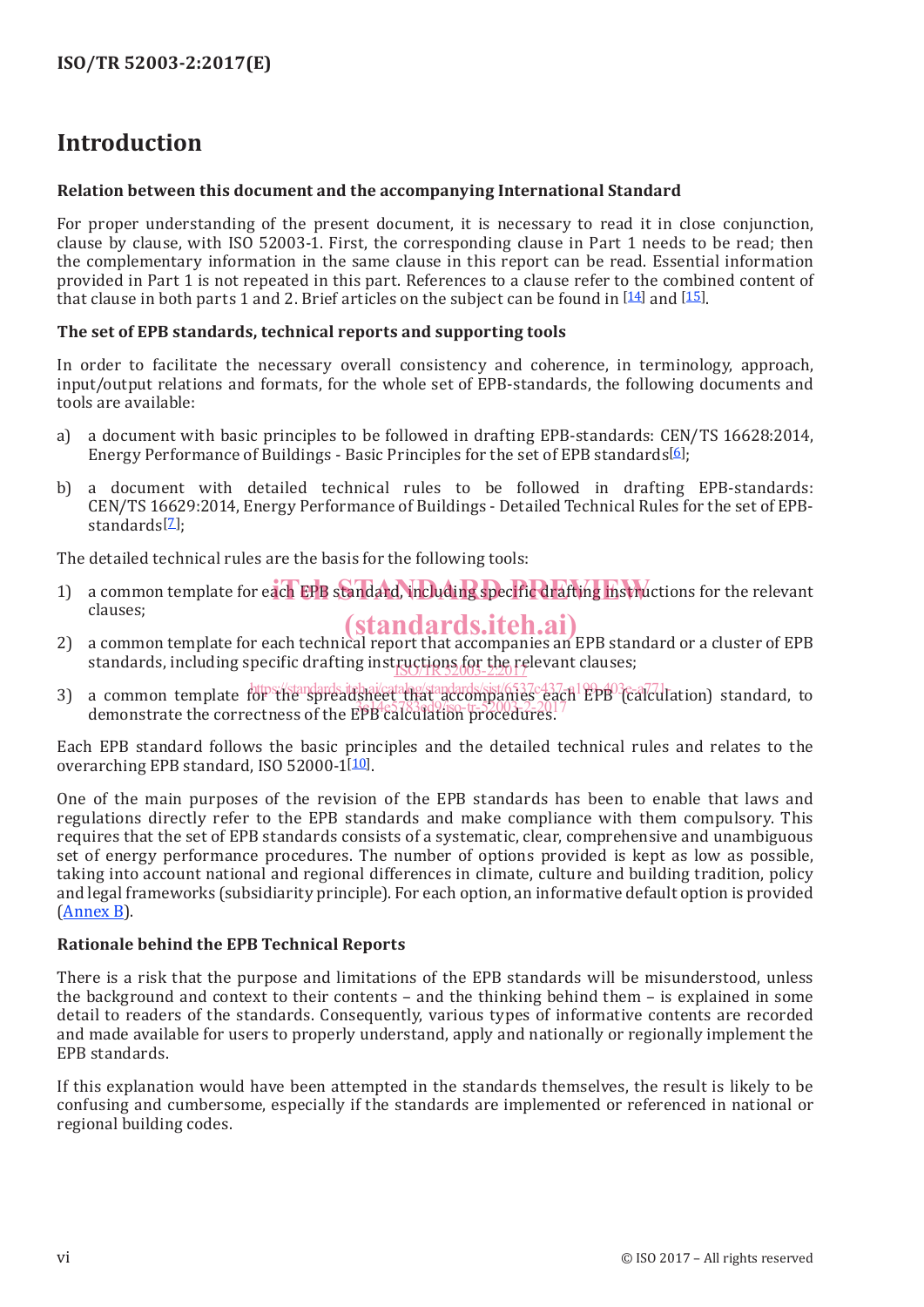Therefore each EPB standard is accompanied by an informative technical report, like this one, where all informative content is collected, to ensure a clear separation between normative and informative contents (see CEN/TS  $16629[2]$ ):

- to avoid flooding and confusing the actual normative part with informative content;
- to reduce the page count of the actual standard; and
- to facilitate understanding of the set of EPB standards.

This was also one of the main recommendations from the European CENSE project [12] that laid the foundation for the preparation of the set of EPB standards.

#### **This document**

This document accompanies ISO 52003-1, which forms part of the set of EPB standards.

The role and the positioning of the accompanying standard in the set of EPB standards is defined in the Introduction to ISO 52003-1.

#### **Accompanying spreadsheet(s)**

Because in the accompanying document ISO 52003-1 no calculation procedures are defined, an accompanying calculation spreadsheet is not relevant.

#### **History of this document and the accompanying International Standard**

The first standard on this topic was EN 15217-2007[2]. It was developed as part of Mandate 343 of the EC to CEN to support the EPBD (2003)<sup>[3]</sup>. An upgrade of it was published as ISO 16343:2013<sup>[4]</sup>. The EC to CEN to support the EPBD (2003)[3]. An upgrade of it was published as ISO 16343:2013[4]. The document has been thoroughly reworked and split in a normative International Standard (Part 1) and the present informative document (Part 2) as part of Mandate 480 of the EC to CEN[5]. ISO/TR52003-2:2017

https://standards.iteh.ai/catalog/standards/sist/6537c437-a199-403e-a771- 3e14e5783ed9/iso-tr-52003-2-2017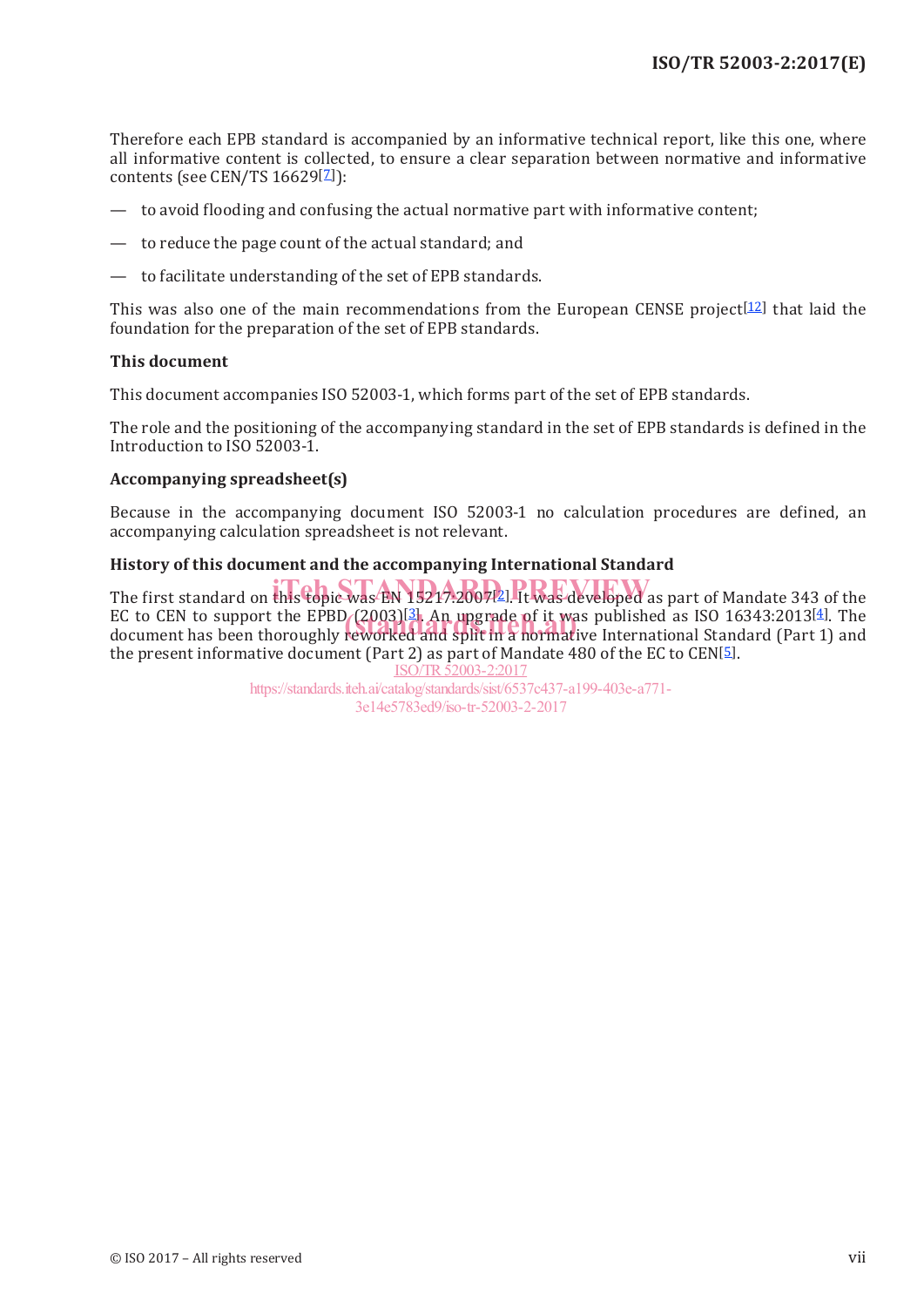# iTeh STANDARD PREVIEW (standards.iteh.ai)

ISO/TR52003-2:2017 https://standards.iteh.ai/catalog/standards/sist/6537c437-a199-403e-a771- 3e14e5783ed9/iso-tr-52003-2-2017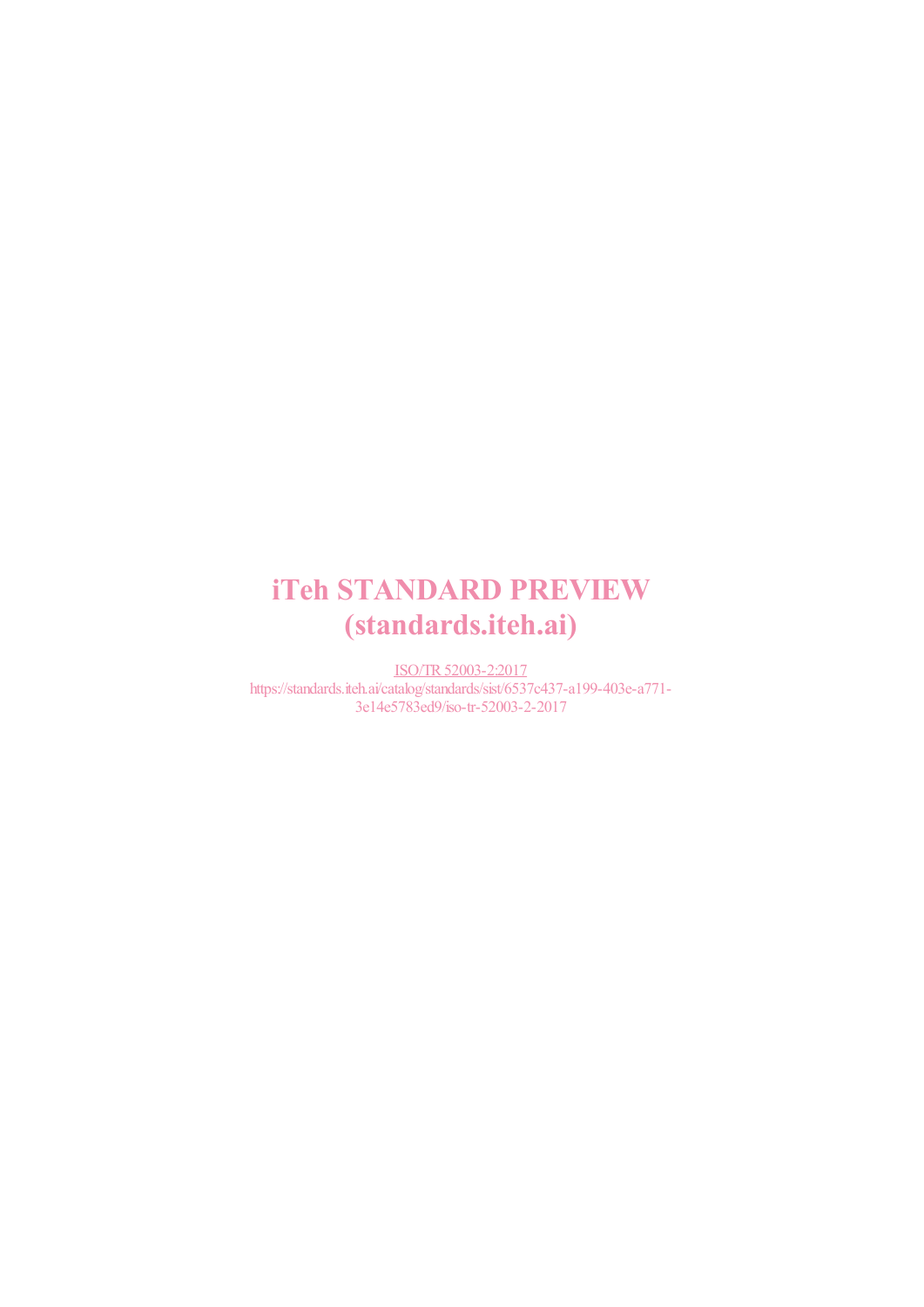# **Energy performance of buildings — Indicators, requirements, ratings and certificates —**

# Part 2: **Explanation and justification of ISO 52003-1**

## **1 Scope**

This document refers to ISO 52003-1. It contains information to support the correct understanding and use of ISO 52003-1 and does not contain any normative provisions.

NOTE The relation with other EPB standards, product standards and product policy is shown schematically in Figure 4 of Clause 6.

### **2 Normative references**

The following documents are referred to in the text in such a way that some or all of their content constitutes requirements of this document. For dated references, only the edition cited applies. For constitutes requirements of this document. For dated references, only the edition cited applies. For<br>undated references, the latest edition of the referenced document (including any amendments) applies.

More information on the use of **EPB module numbers for norma**tive references between EPB standards is given in ISO/TR 52000-2[11].

ISO 52003-1:2017, *Energy performance of buildings – Indicators, requirements, ratings and certificates –*  ISO/TR52003-2:2017 *Part 1: General aspects and application to the overall energy performance* https://standards.iteh.ai/catalog/standards/sist/6537c437-a199-403e-a771- 3e14e5783ed9/iso-tr-52003-2-2017

## **3 Terms and definitions**

For the purposes of this document, the terms and definitions given in the accompanying EPB document, ISO 52003-1, apply.

ISO and IEC maintain terminological databases for use in standardization at the following addresses:

— IEC Electropedia: available at http://www.electropedia.org/

— ISO Online browsing platform: available at http://www.iso.org/obp

More information on some key EPB terms and definitions is given in ISO/TR 52000-2[11].

### **4 Symbols and abbreviations**

### **4.1 Symbols**

For the purposes of this document, the symbols given in ISO 52003-1 and the following apply.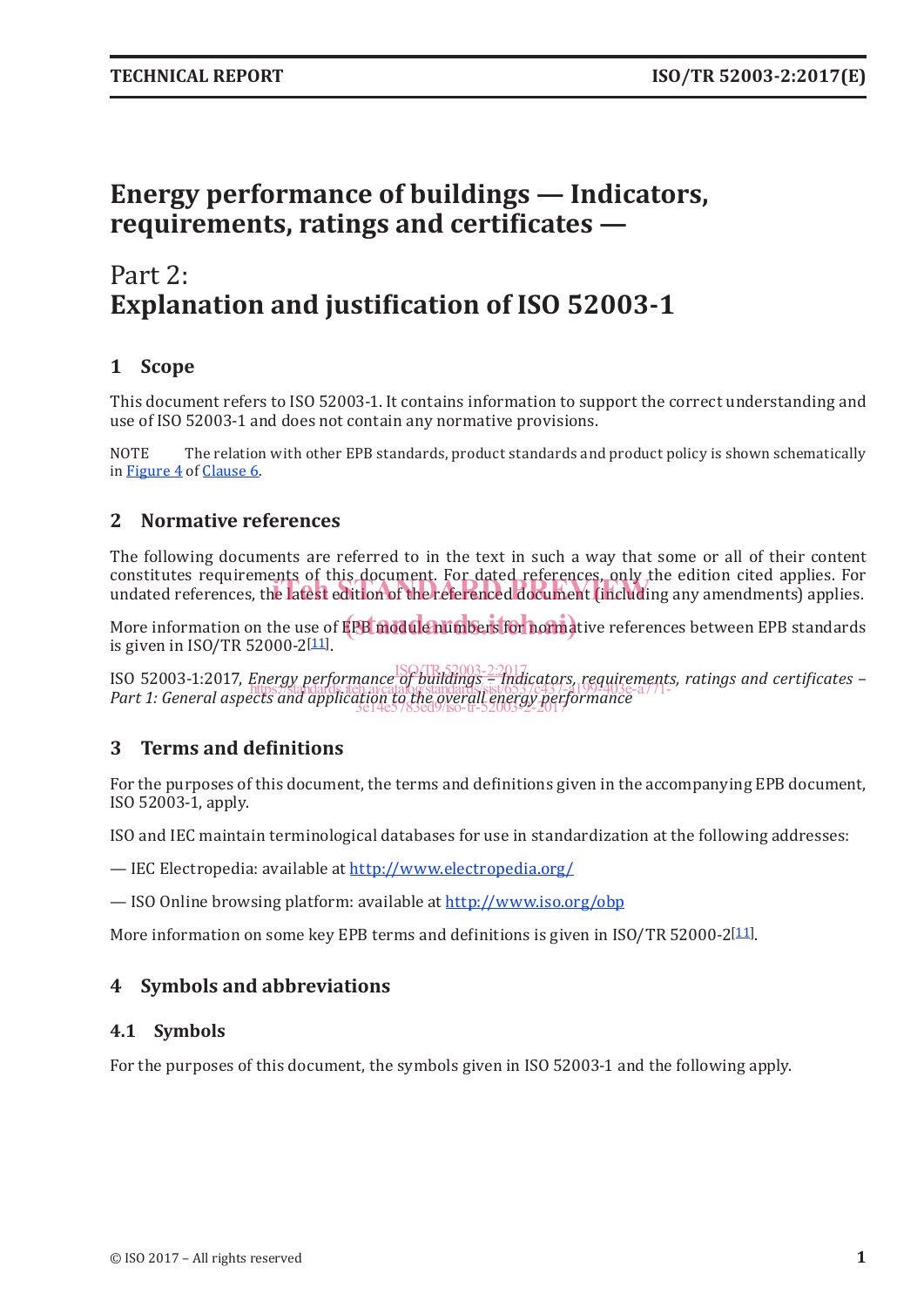### **ISO/TR 52003-2:2017(E)**

| <b>Symbol</b>              | Name of quantity | Unit           |  |  |  |
|----------------------------|------------------|----------------|--|--|--|
| А                          | area             | m <sup>2</sup> |  |  |  |
|                            | constant         | a)             |  |  |  |
|                            | factor           |                |  |  |  |
|                            | shape factor     |                |  |  |  |
|                            | volume           | m <sup>3</sup> |  |  |  |
| a) varies with the context |                  |                |  |  |  |

More information on key EPB symbols is given in ISO/TR 52000-2[11].

### **4.2 Subscripts**

For the purposes of this document, the subscripts given in ISO 52003-1 and the following apply.

More information on key EPB subscripts is given in ISO/TR 52000-2.

| l c  | conditioned |
|------|-------------|
| Teny | envelope    |
| luse | useful      |

# **5 Description of the document** iTeh STANDARD PREVIEW

### **5.1 General**

# (standards.iteh.ai)

Figure 1 shows in a first, simplified step and in a schematic manner, the main uses that can be made of the EPB indicators. ISO/TR52003-2:2017

https://standards.iteh.ai/catalog/standards/sist/6537c437-a199-403e-a771-

EPB indicators are numeric quantities that are the intermediate or final output of the EPB assessment standards (see also Figure 4 in Clause 6). They can be the result of either calculations (e.g. a thermal transmittance value) or of measurements (e.g. the air tightness value of the thermal envelope) or a combination of both (e.g. an overall energy performance value that is partly based on a measured air tightness). Ideally, all mathematical operations of a technical variable are defined in the EPB assessment standards and the value as such (and its definition) are directly ready for further use, without the need for further mathematical manipulation.

The EPB indicators can be used in several different ways by public and private actors. A first major use of EPB indicators is to impose regulatory EPB requirements on construction works of all kinds. A second major use is to rate the energetic quality of the considered EPB feature through comparison with benchmarks. The EPB requirements can serve as one of the references for the rating. There can still be other uses, such as the use of a variable as target function for design optimization, e.g. the least life cycle cost.

Selected EPB indicators, ratings, requirements and their (non)compliance (if applicable), and other information (such as recommendations for improvement of the energy performance) can be included in the EPB certificate, and its detailed report.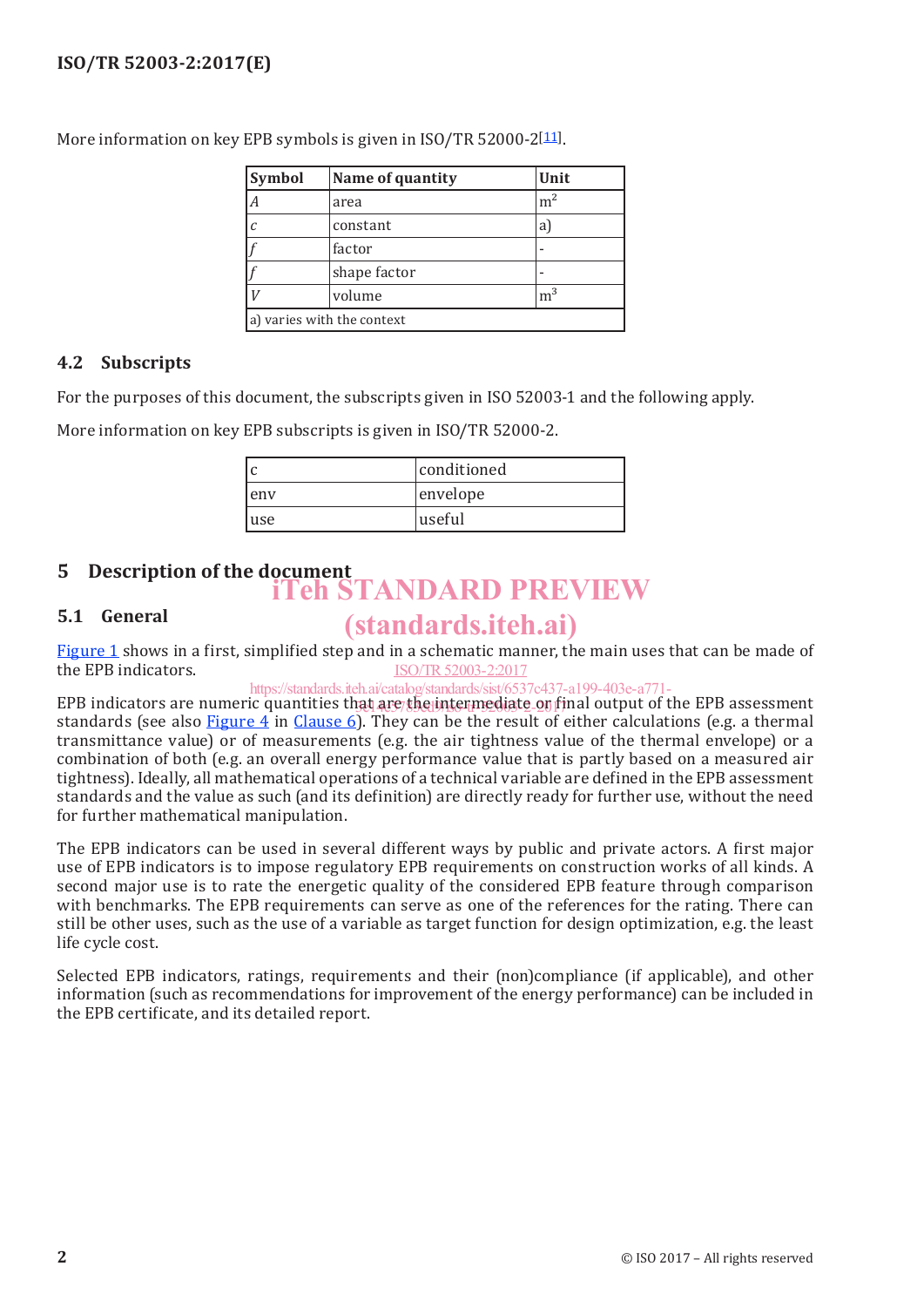

#### **Figure 1 — Simplified schematic overview of the relations between various EPB aspects**

Figure 2 illustrates in dotted lines potential additional interactions. In order to achieve equitable requirements or ratings, it can be necessary for many indicators to use in a first instance variable requirements or ratings, it can be necessary for many indicators to use in a first instance variable values as requirement or reference. Such variable values are tailored to the characteristics of each values as requirement or reference, such variable values are tallored to the characteristics of each<br>individual project. For ease of **communication, the primary in**dicator can be converted in a second instance into a derived indicator by taking its ratio to the variable requirement or reference value. The derived, secondary indicator then again allows the requirement or rating reference to be a constant value, which can greatly tacilitate communication. Generally speaking, it seems desirable that all  ${\rm mathematical}$  operations are defined in the actual EPB assessment standards. But for derived indicators that are intrinsically related to the (requirement and rating) policy choices, the last few mathematical calculations inevitably can only be defined in a regulatory context.



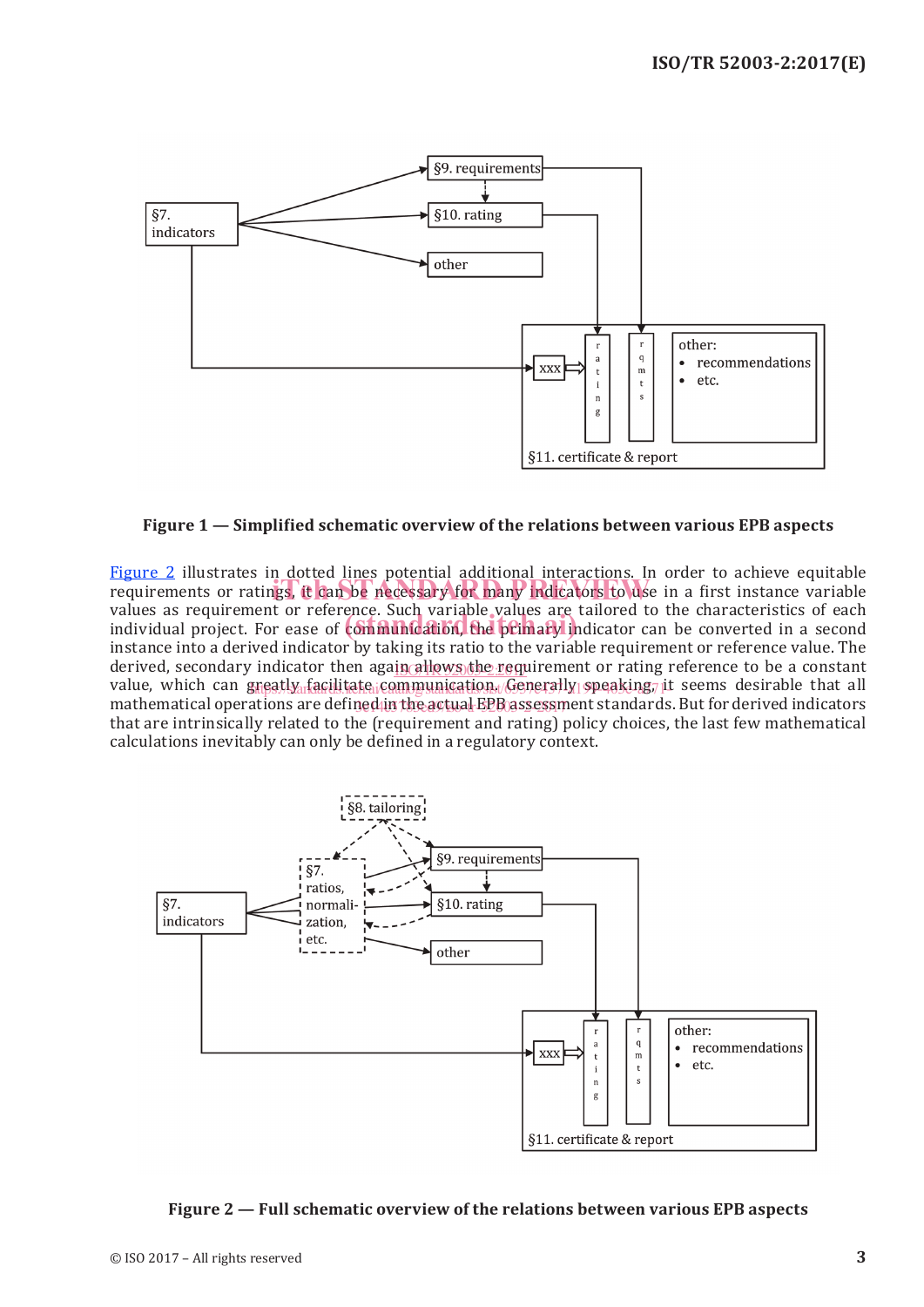### **5.2 Selection criteria between possible options**

No additional information beyond the accompanying document.

### **5.3 Input and output data**

No additional information beyond the accompanying document.

### **6 Relation between EPB features, indicators, requirements, ratings and certificates**

The conceptual table of Figure 3 is an alternative to the presentation in Figure 2. It allows a user to visualize and report the practical choices that a given (public or private) actor makes with respect to its uses of the EPB indicators.

On top of each of the columns of the table, the number of the clause in ISO 52003-1 and ISO/TR 52003-2 that deals with the particular aspect is given.

In the first column, the different EPB features can be listed. (For reasons of sizing, here these are done in an exemplary, non-exhaustive manner.) They can be grouped in 3 categories: overall energy performances, partial energy performances and the energy performances of products ("traded commodities").

NOTE 1 The product group can of course include devices that are not used in buildings (e.g. vehicles) or that are not always considered in the building energy performance assessment (for instance, the energy use of plug-<br>in appliances such as refrigerators, televisions, computers ats, is usually not included in the seleulations of in appliances such as refrigerators, televisions, computers etc., is usually not included in the calculations of the In apphances such as refrigerators, televisions, computers etc., is usually not included in the carcina<br>energy use of the building, but is usually part of the measured overall building energy performance).

| <b>Clause 7</b>                              | <b>Clause Standar</b> |              | <b>Glause 9</b> | <b>Clause 10</b> |            |
|----------------------------------------------|-----------------------|--------------|-----------------|------------------|------------|
| <b>EPB</b> feature                           | indicator             | requirements |                 | rating           | other uses |
|                                              |                       | new          | existing        |                  |            |
| <b>OVERALL ENERGY</b><br><b>PERFORMANCES</b> |                       |              |                 |                  |            |
| primary energy use                           |                       | X            |                 |                  |            |
| non-renewable pri-<br>mary energy use        |                       |              |                 | X                |            |
|                                              |                       |              |                 |                  |            |
| <b>PARTIAL ENERGY</b><br><b>PERFORMANCES</b> |                       |              |                 |                  |            |
|                                              |                       |              |                 |                  |            |
| lighting                                     | LENI                  |              |                 |                  |            |
|                                              |                       |              |                 |                  |            |
| fans                                         |                       |              |                 |                  |            |
|                                              | specific fan power    |              |                 |                  |            |
|                                              |                       |              |                 |                  |            |
| systems                                      |                       |              |                 |                  |            |
|                                              | efficiency            |              | X               |                  |            |
|                                              | expenditure factor    |              |                 |                  |            |
| $\cdots$                                     |                       |              |                 |                  |            |
| heating need                                 |                       |              |                 |                  |            |
|                                              |                       |              |                 |                  |            |